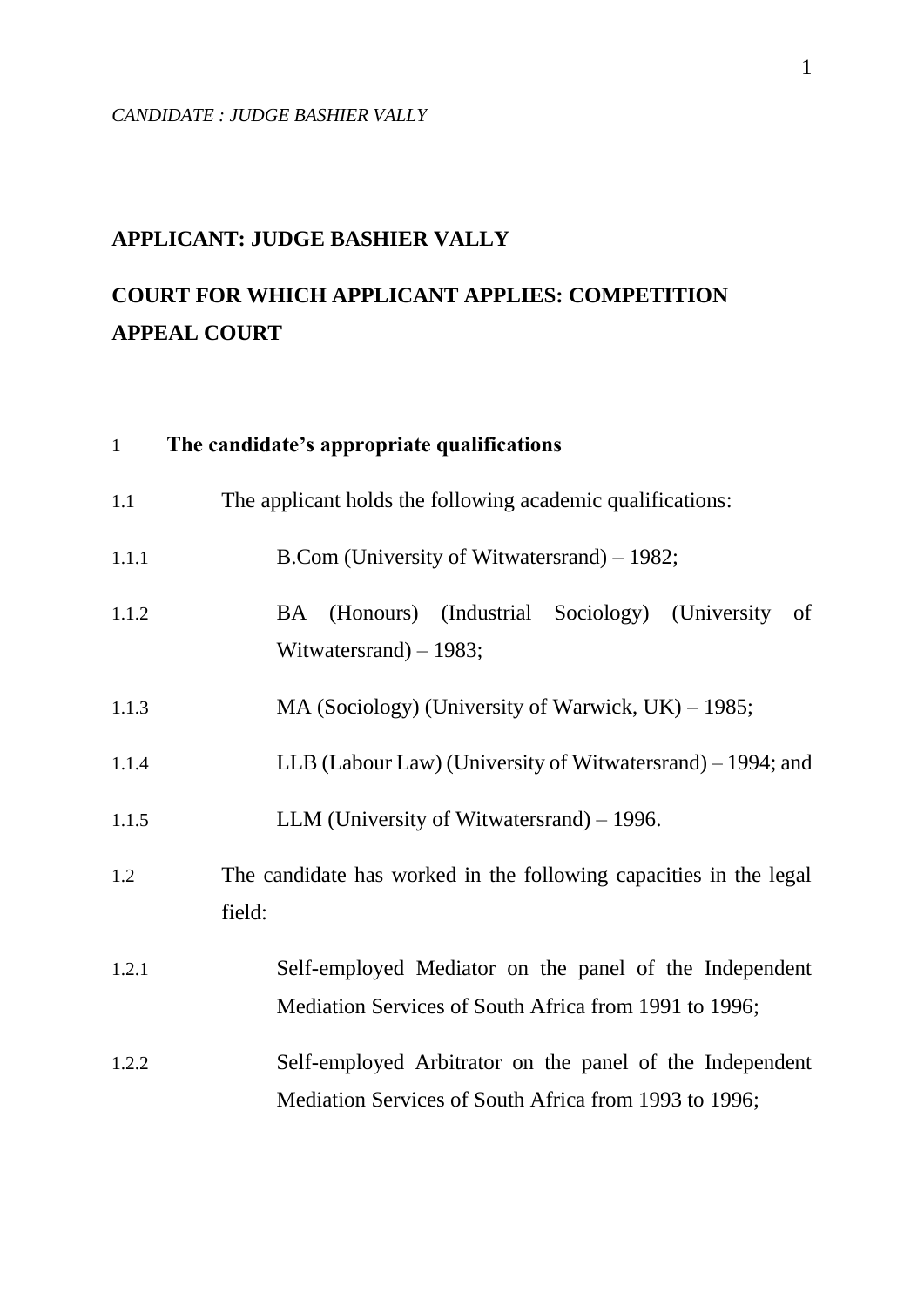- 1.2.3 Advocate of the High Court of South Africa from 1996 to 2012;
- 1.2.4 High Court Judge Gauteng from 2012 to present;
- 1.2.5 Acting Judge of the Competition Appeal Court from April 2016 to present;
- 1.3 The candidate is appropriately qualified for appointment to the Competition Appeal Court.

### 2 **Whether the candidate is a fit and proper person**

2.1 There is nothing in the candidate's application or the judgments that have been considered by the reviewers that suggest that the candidate is not a fit and proper person.

# 3 **Whether the candidate's appointment would help to reflect the racial and gender composition of South Africa**

- 3.1 The Competition Appeal Court bench currently comprises seven Justices of Appeal, of whom three are men (two white and one black) and four are women (three black and one white).
- 3.2 The candidate is a black man. The candidate's appointment as a Justice of Appeal of the Competition Appeal Court would help ensure that the racial composition of the Court is closer to the racial and gender composition of the country.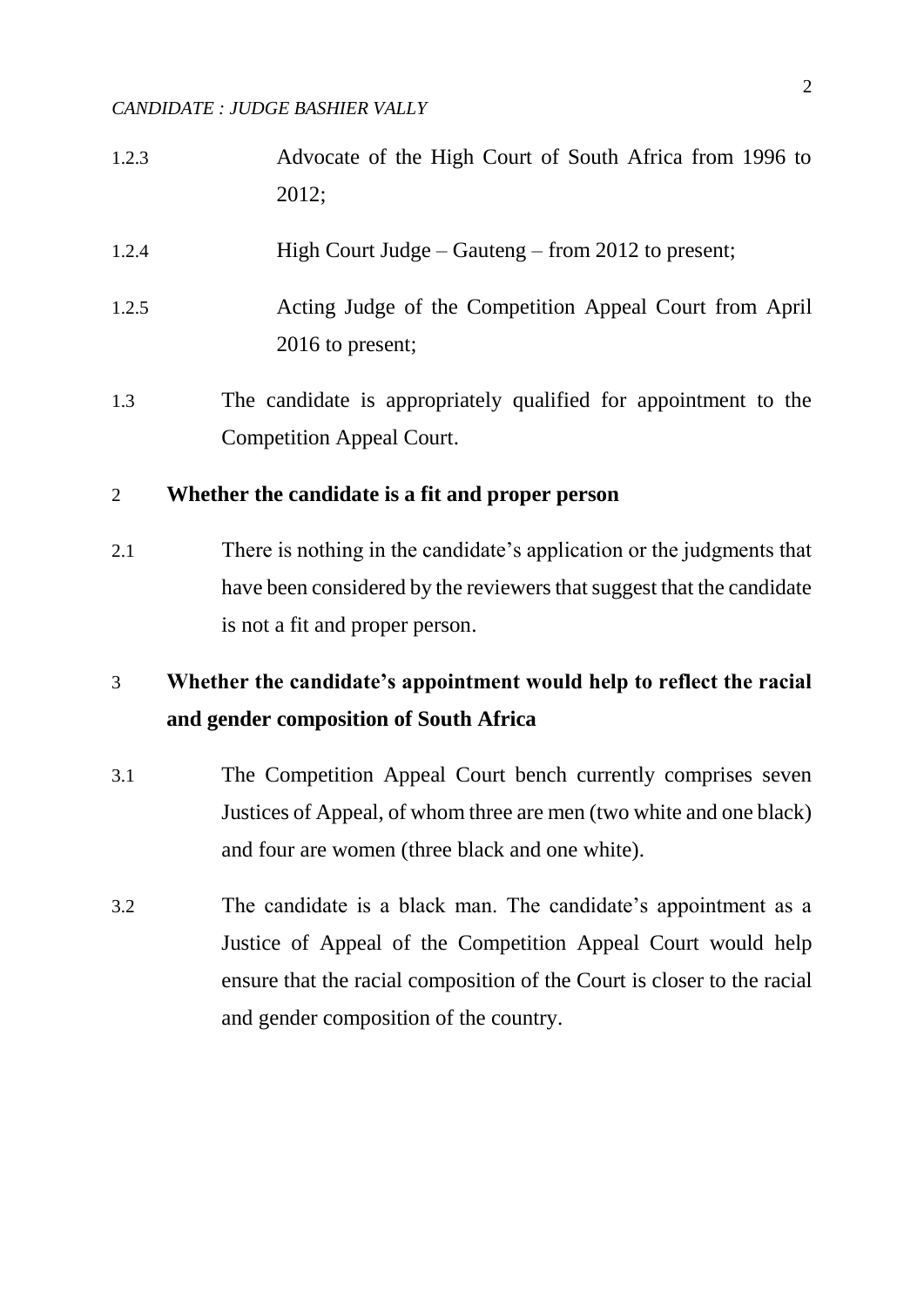| $\overline{4}$ | The candidate's knowledge of the law, including constitutional law                                                                                                                              |
|----------------|-------------------------------------------------------------------------------------------------------------------------------------------------------------------------------------------------|
| 4.1            | From the judgments reviewed, the candidate appears to possess good<br>knowledge of various areas of the law, including constitutional law.                                                      |
| 4.2            | The reported judgments that have been reviewed also show that the<br>candidate is able to consider and determine complex factual disputes<br>and applies appropriate case law in his judgments. |
| 4.3            | The judgments reviewed reflect the candidate's knowledge in:                                                                                                                                    |
| 4.3.1          | Delict, spanning the fields of unlawful arrest, Actio<br>Iniuriarim, Actio legis acquiliae, Misrepresentations;                                                                                 |
| 4.3.2          | Competiton Law: Collusive Tendering; Mergers;                                                                                                                                                   |
| 4.3.3          | Tax: Value Added Tax;                                                                                                                                                                           |
| 4.3.4          | <b>Administrative Law: Review Applications (Including matters)</b><br>concerning Municipal Rates and the Prerogatives of the<br>President of the Republic of South Africa);                     |
| 4.3.5          | Labour Law;                                                                                                                                                                                     |
| 4.3.6          | Interdicts;                                                                                                                                                                                     |
| 4.3.7          | Protection of Confidential Information;                                                                                                                                                         |
| 4.3.8          | Insolvency and Liquidaiton;                                                                                                                                                                     |
| 4.3.9          | Liens: Enrichment/Debtor Creditor Liens;                                                                                                                                                        |
| 4.3.10         | Request for Documents: Protection of Access to Information<br>Act;                                                                                                                              |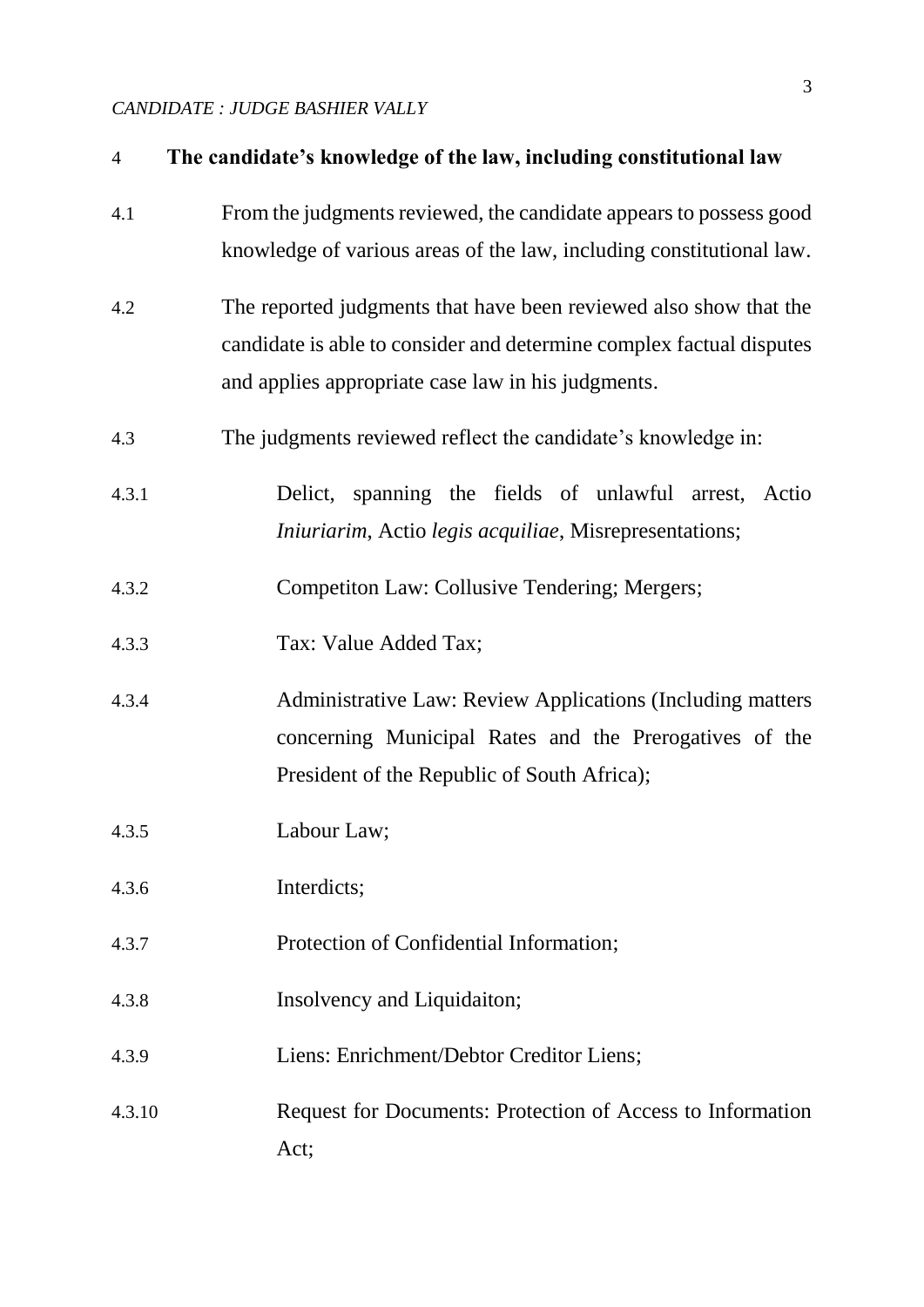- 4.3.11 Criminal Law: Criminal Procedure Act, various crimes spanning rape, robbery, murder, unlawful possession of firearm, possession of narcotics and theft;
- 4.3.12 Deceased Estates: Wills;
- 4.3.13 Company Law;
- 4.4 Save as reflected in paragraph 6.3 below, in most cases and where appropriate, the candidate sought to resolve legal issues before him by reference to the precepts of the Constitution.

# 5 **The candidate's commitment to the values of the Constitution**

- 5.1 Prior to joining the Advocates' profession, and prior to 1994, the candidate showed a keen interest in respect of sociological issues as well as the rights of employees in South Africa. In this regard.
- 5.1.1 The candidate published a book entitled "*A Social Contract – The Way Forward – A Critical Evaluation*" (1992);
- 5.1.2 The candidate has published the following articles;
- 5.1.2.1 "*Strikes, Dismissals and Collective Bargaining: A Case for a More Rational and Constructive Approach*" in the South African Journal of Labour Relations, Volume 16, No. 1, March 1992;
- 5.1.2.2 "*Denying the Strike: SEIFSA v NUMSA*" in Employment Law, Volume 9, No. 3, January 1993;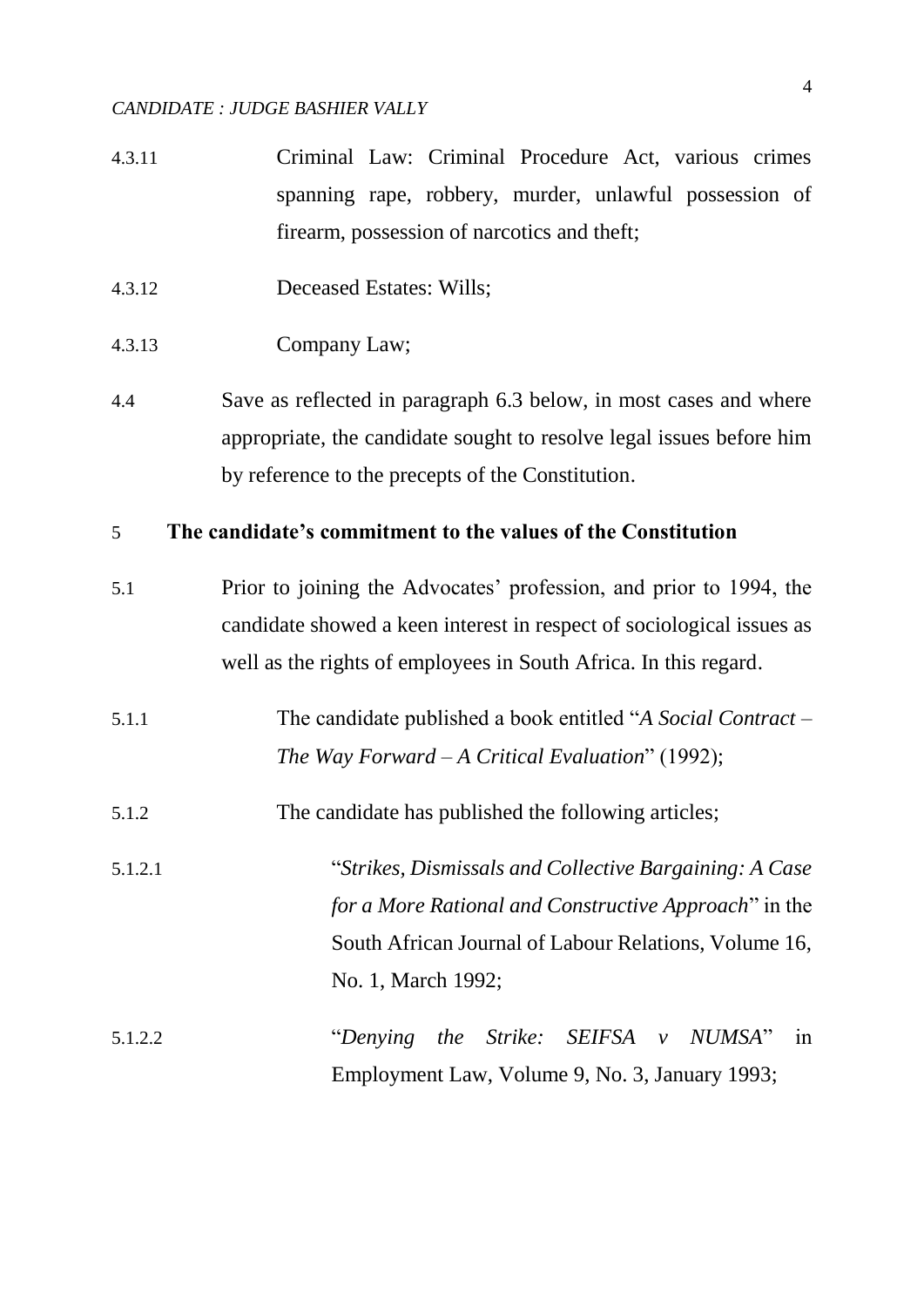- 5.1.2.3 "*Paradigms Lost – A Search for the Sociological Perspective*" (co-authored with M Sarakinsky) in Sarakinsky M (Ed) Social Theory, Lexicon Publishers, 1994;
- 5.1.3 In the judgments reviewed, the candidate has consistently been conscious of testing the legal principles before him against the precepts of the Constitution.

### 6 **Whether any judgments have been overturned on appeal**

6.1 *Xstrata South Africa (Pty) Ltd and Others v SFF Association* 2012 (5) SA 60 (SCA)

> In this matter, the candidate (then an acting judge) held that the respondent was entitled to be paid royalties from the appellant in terms of an agreement notwithstanding changes to the Mineral and Petroleum Resources Development Act (MPRDA).

> The SCA held that the order granted by the candidate was contrary to the MPRDA and overturned his decision.

6.2 *Lekup Prop No 4 (Pty) Ltd v Wright, John Colin* 2012 (5) SA 246 (SCA)

> In this matter, the appellant brought an application in the court *a quo* on the basis that the agreement for the sale of its property to the respondent had lapsed for want of fulfilment of a suspensive condition.

The matter was referred to trial by consent.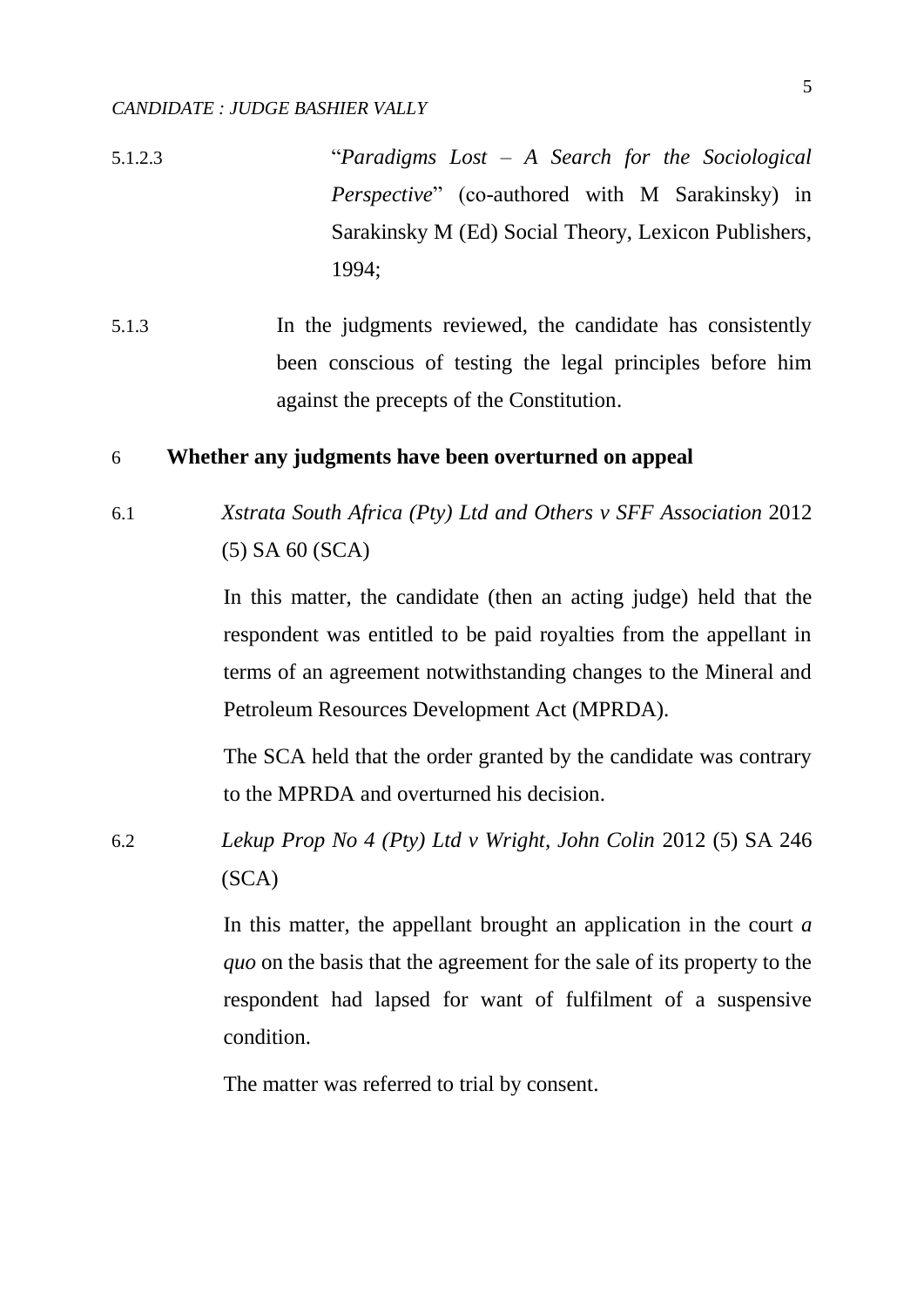The respondent alleged that the appellant had deliberately and intentionally failed to procure the required rezoning and subdivision of the property. In doing so, the purchaser relied on the doctrine of fictional fulfilment.

The candidate (then an acting judge) found in the respondent's favour and held that the agreement had not lapsed and the suspensive condition was deemed to have been fulfilled.

The SCA explained the doctrine of fictional fulfilment and upon analysing the evidence, disagreed with the candidate that the respondent had discharged its onus in relying upon that doctrine.

The SCA commented about the manner in which the trial was conducted. In particular, the SCA commented that the candidate was under a misapprehension as to the status of the affidavits in the context of the trial.

# 6.3 *South African Municipal Workers Union and Others v Mokgatla and Others* [2016] 2 All SA 451 (SCA)

The issue before the court was whether the High Court and the Labour Court have concurrent jurisdiction in respect of disputes relating to section 158(1)(e) of the Labour Relations Act (LRA). The candidate presiding in the court *a quo* dismissed a special plea raised by the appellants, that it lacked jurisdiction to consider the application by the respondents for their reinstatement.

The SCA found that the court *a quo* "missed" the fundamental guiding principles underlying the determination of jurisdiction of the respective courts over disputes provided for under the LRA, particularly as laid down by the Constitutional Court.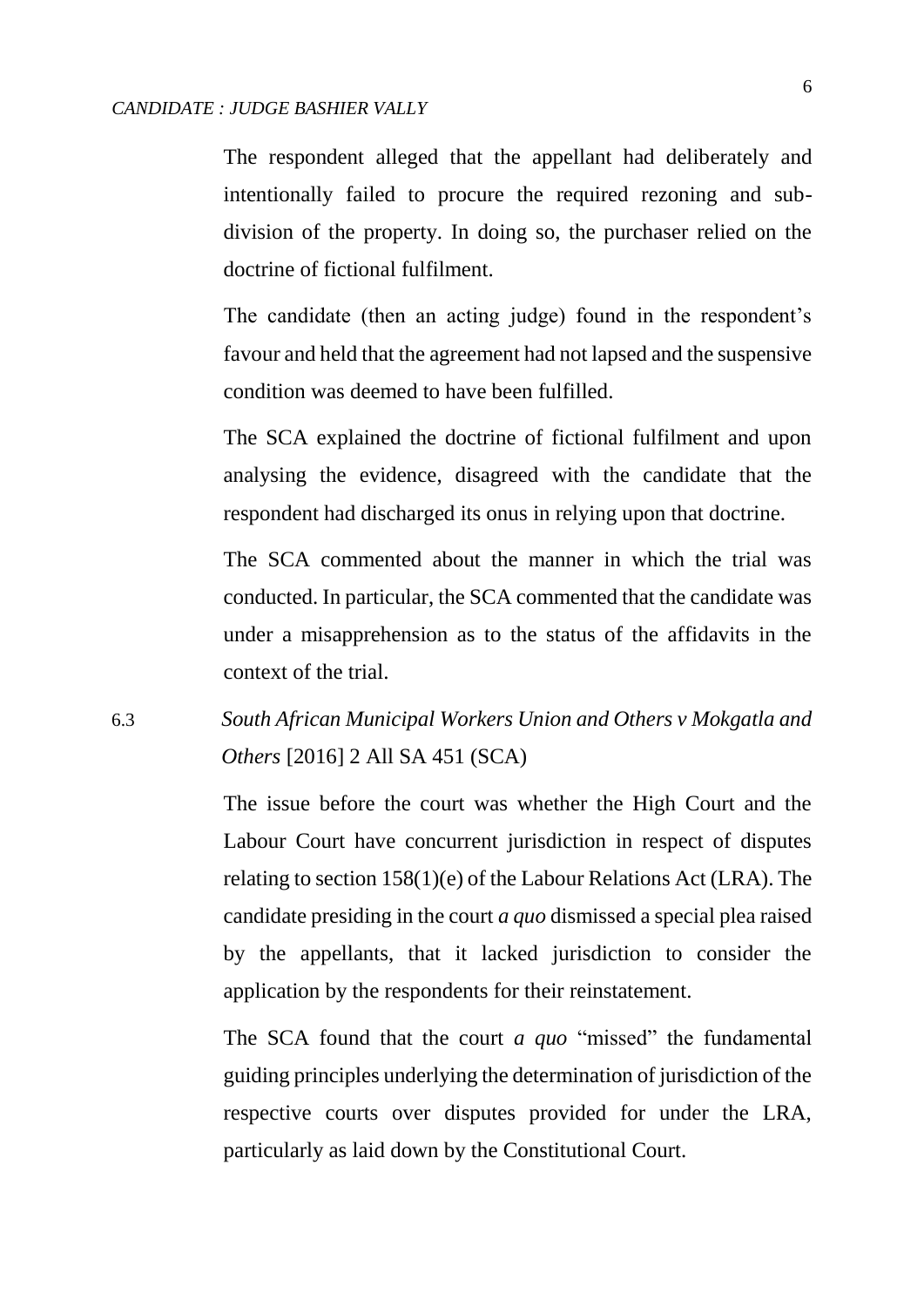The candidate's judgment was overturned on the basis that he failed to take into account that the Constitution recognises the need for specificity and specialisation under the modern rule of law and thus, when the legislature is mandated to create a detailed legislation for a particular area, like the LRA in the area of labour relations, it is preferable to use the system created by that legislation.

### 6.4 *De Beer v S* [2016] ZAGPJHC 184

The SCA overturned a portion of the order granted by the candidate and Judge Siwendu (sitting as the Criminal Appeal Court in the Johannesburg High Court) which imposed a life sentence upon the accused. Instead, the SCA sentenced the accused to 15 years imprisonment.

The SCA stated that the candidate and Siwendu J did not give proper consideration to whether a life sentence was in proportion to the crime, the accused and the needs of society. The candidate and Siwendu J were criticised for focusing too much on the fact that life imprisonment was the prescribed minimum sentence. Life imprisonment, the SCA held, was an injustice and the accused deserved a custodial sentence.

The SCA found that there was no reason for the candidate and Siwendu J to have interfered with the decision of the Regional Magistrate as the latter had exercised his discretion proportionately.

## 7 **The extent and breadth of the candidate's professional experience**

7.1 The candidate has extensive legal experience as appears from the areas of the law covered by the judgments reviewed.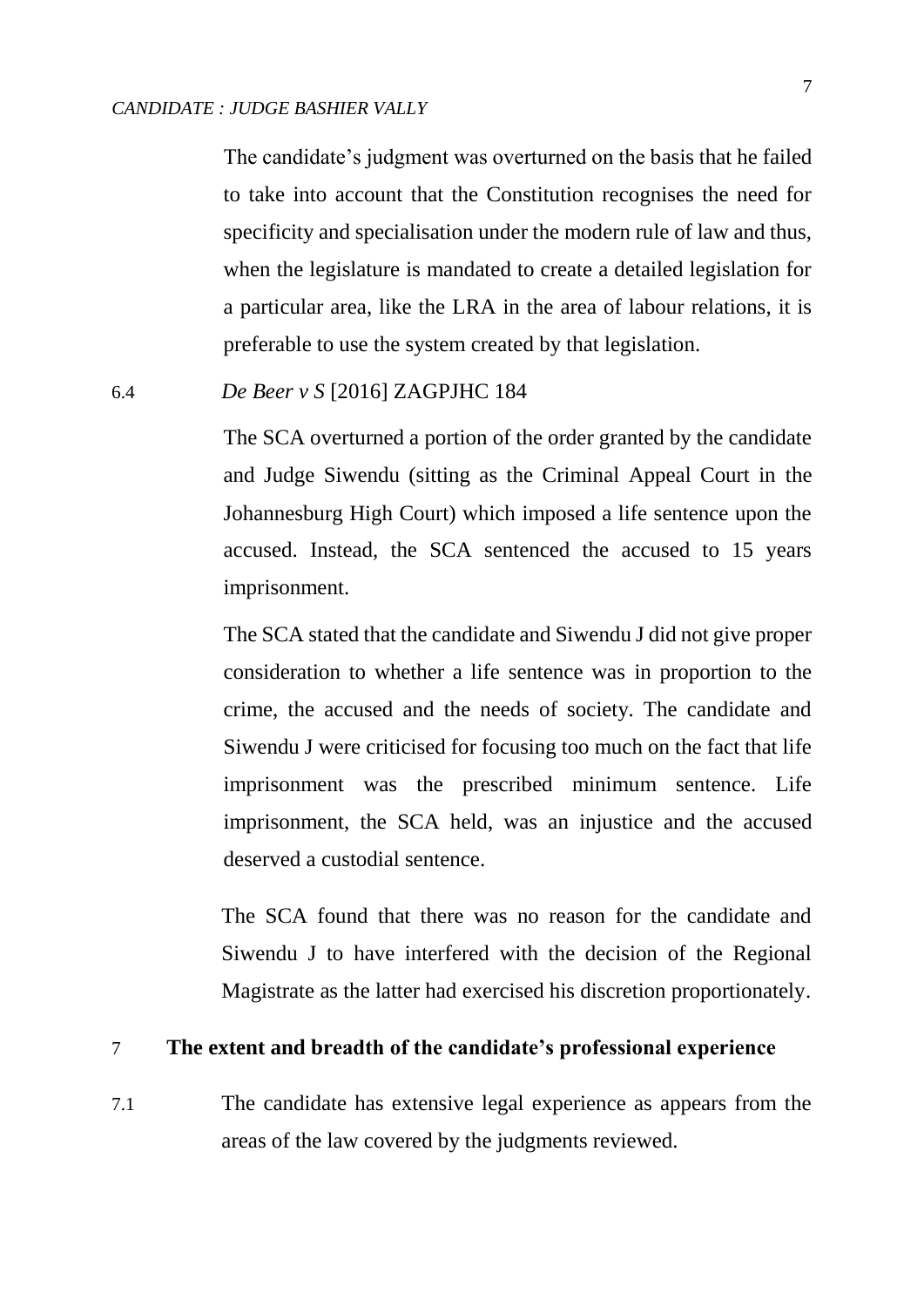7.2 The candidate practised as an Advocate of the High Court for 16 years, served as an Acting Judge and then a Judge of the High Court in Gauteng for almost 6 years. He also acted as Justice of Appeal of the Competition Appeal Court for almost 2 years.

#### 8 **The candidate's linguistic and communication skills**

- 8.1 The candidate's judgments are in English.
- 8.2 From the judgments reviewed, the candidate's judgments are clear and concise.
- 8.3 To the best of the reviewers' knowledge, there have been no adverse comments regarding the candidate's linguistic or communication skills.

#### 9 **The candidate's ability to produce judgments promptly**

- 9.1 The reviewers have reviewed in excess of 30 reported and unreported cases by the candidate.
- 9.2 The candidate generally produces judgments promptly.
- 9.3 Many of the judgments were delivered *ex tempore* and many others within a month of the conclusion of the hearing.
- 9.4 The reviewers came across two judgments reviewed that were not delivered promptly, namely:
- 9.4.1 *Airports Company South Africa Ltd v ISO Leisure OR Tambo (Pty) Ltd and Another* 2011 (4) SA 642 (GSJ), which was produced almost 4 months after the matter was heard; and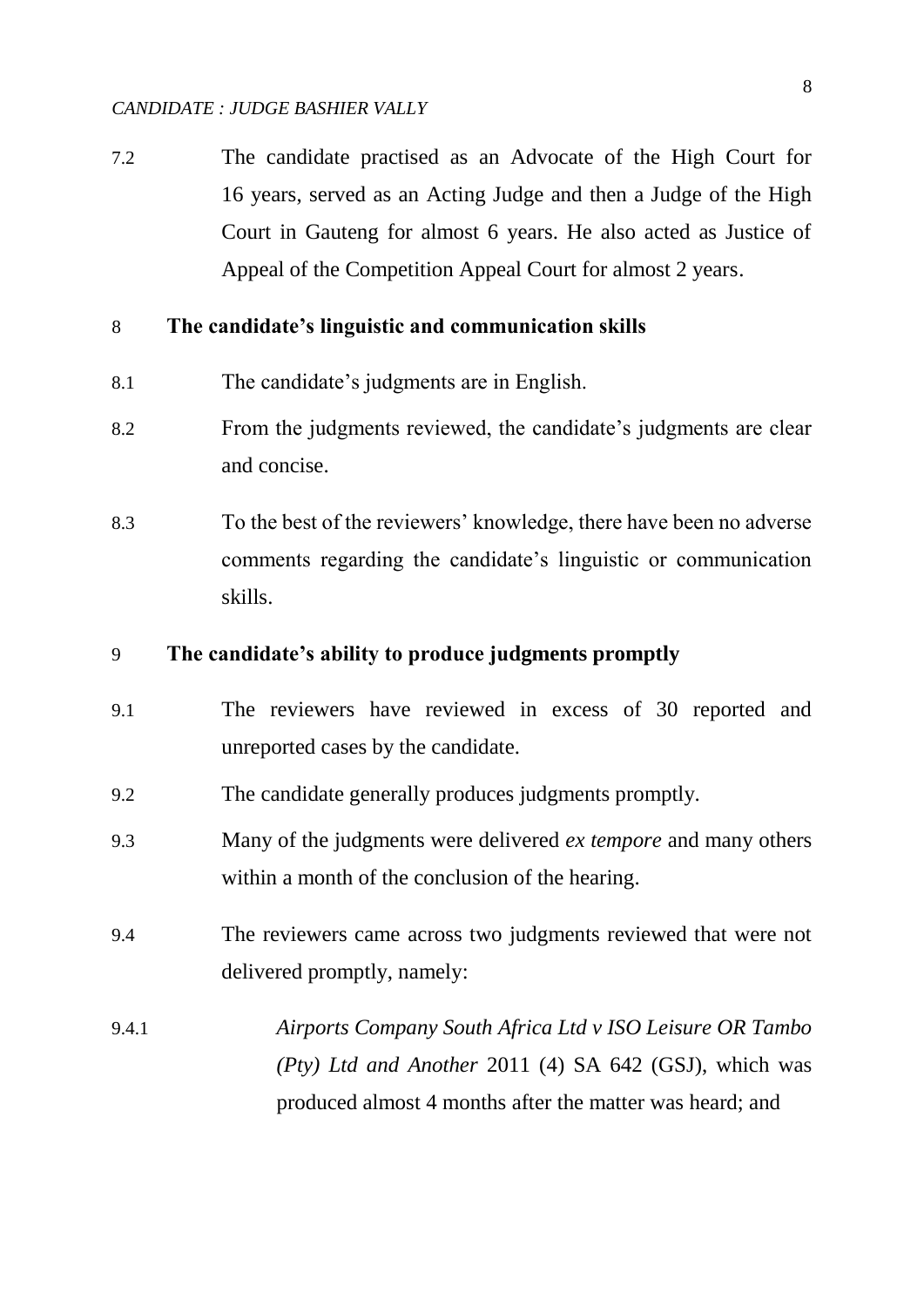9.4.2 *Tshuma v Minister of Safety and Security* (18147/10) [2015] ZAGP JHC 152, which was produced over 5 months after the hearing of this matter.

### 10 **The candidate's fairness and impartiality**

- 10.1 The candidate's judgments reflect a fair and impartial mind that was brought to bear in respect of the matters before the candidate. In many of his judgments, the candidate clearly expressed each party's arguments and the candidate's view of the merits and demerits of the arguments presented.
- 10.2 The reviewers have not received any adverse comments regarding the candidate's fairness or impartiality.

#### 11 **The candidate's independent mindedness**

- 11.1 The judgments reviewed reflect the candidate as independentminded.
- 11.2 While acting in the Competition Appeal Court, in *Isipani Construction (Pty) Ltd v The Competition Commission* 2017 ZACAC, the candidate penned a minority judgment in which he would have imposed a greater fine than that imposed by the majority judgment. In so doing, the candidate motivated the basis upon which the Competition Appeal Court ought to exercise its discretion in imposing a higher fine.
- 11.3 The reviewers have not received any adverse comments regarding the candidate's independence.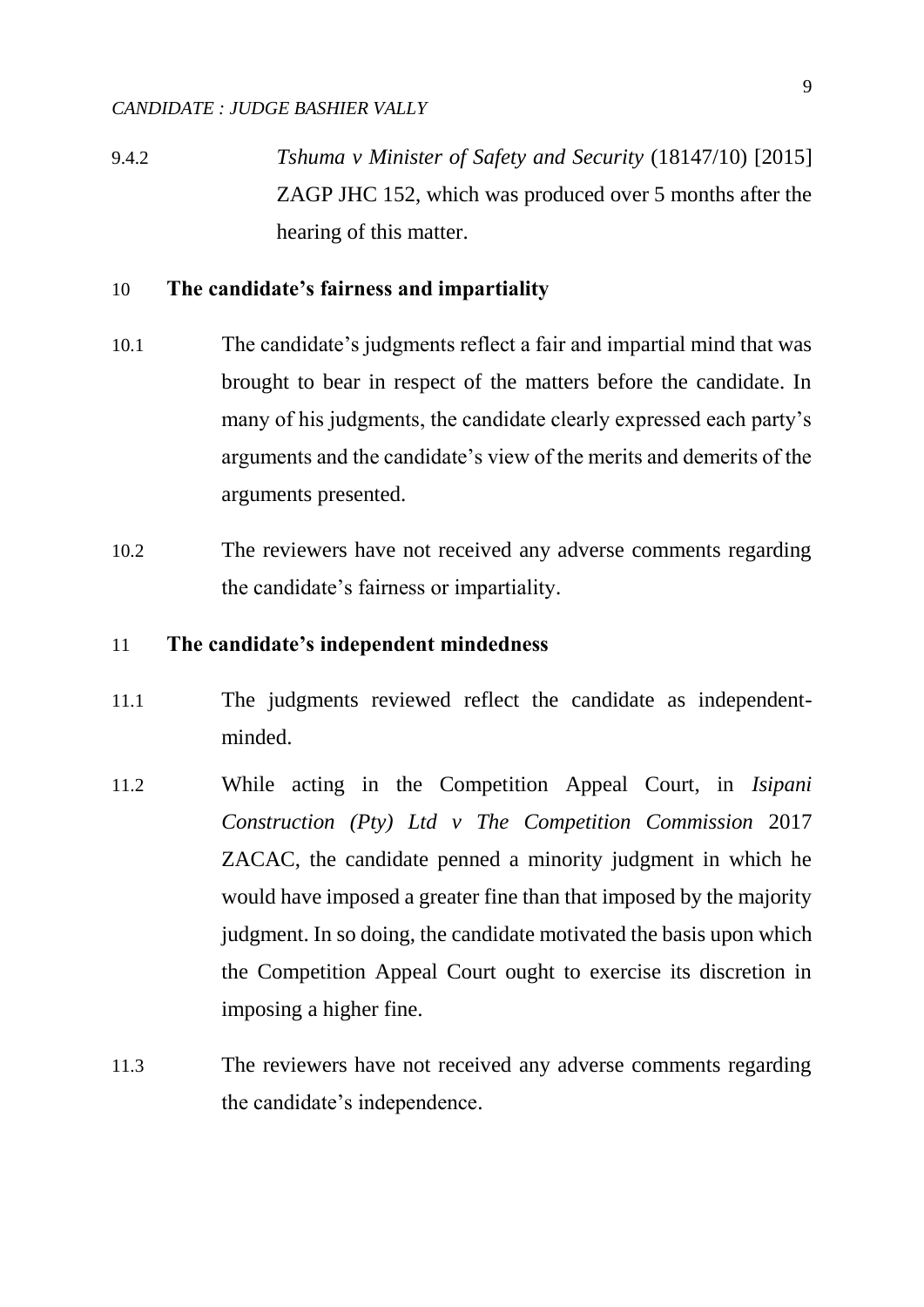## 12 **The candidate's ability to conduct court proceedings**

12.1 Apart from paragraph 6.2.5 above, the reviewers have not received any adverse comments regarding the candidate's ability to conduct court proceedings.

# 13 **The candidate's administrative ability**

13.1 The candidate's experience as a tutor, junior lecturer, mediator, arbitrator, Advocate of the High Court and Judge of a busy court – coupled with his ability to deliver well-reasoned judgments promptly – demonstrate that the candidate has strong administrative abilities.

# 14 **The candidate's reputation for integrity and ethical behaviour**

14.1 No adverse comments have been received regarding the candidate's integrity or ethical behaviour.

## 15 **The candidate's judicial temperament**

15.1 Concerns have been raised by members that the candidate is often discourteous towards counsel who appear before him. However the candidate has also been commended for displaying respect and courtesy towards witnesses appearing before him.

# 16 **The candidate's commitment to human rights, and experience with regard to the values and needs of the community**

16.1 Prior to joining the advocates' profession, the candidate's writings reflect a keen interest for the rights of employees and generally for social justice.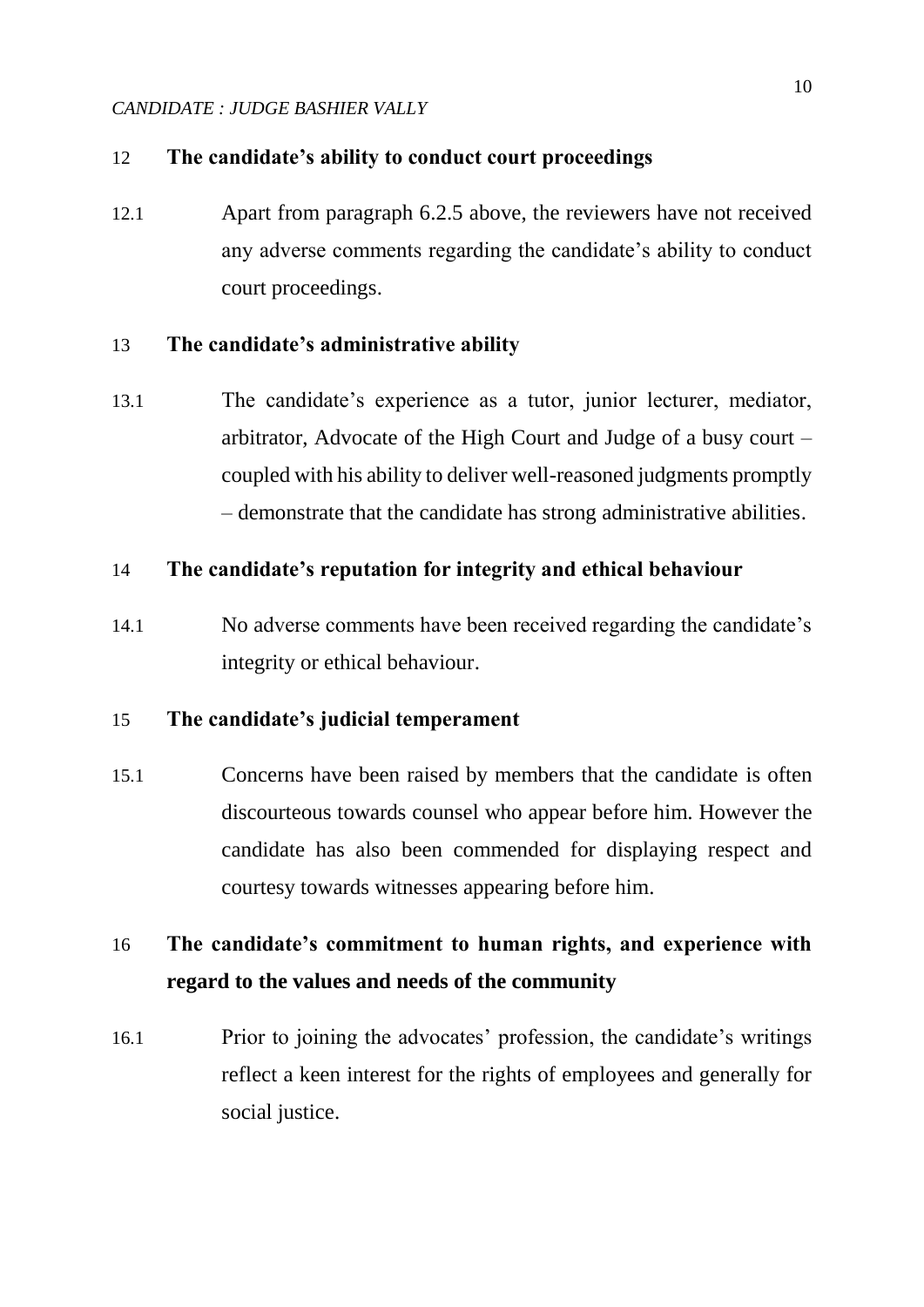16.2 The candidate's judgments consistently highlight his sensitivity and commitment to the values enshrined in the Constitution.

### 17 **The candidate's potential**

- 17.1 The candidate holds a number of academic qualifications and has a vast array of experience, both in sociology and in law.
- 17.2 The reviewers are of the view that the candidate holds potential to develop as a Justice of Appeal in the Competition Appeal Court if afforded the opportunity.

# 18 **The message that the candidate's appointment would send to the community at large**

- 18.1 As mentioned above, the candidate:
- 18.1.1 holds a number of academic qualifications;
- 18.1.2 has a wide range of experience and expertise in the legal field; and
- 18.1.3 generally displays positive qualities of a judicial officer.
- 18.2 Consequently, the reviewers are of the view that the candidate's appointment as a Justice of the Competition Appeal Court would send a positive message to the community at large.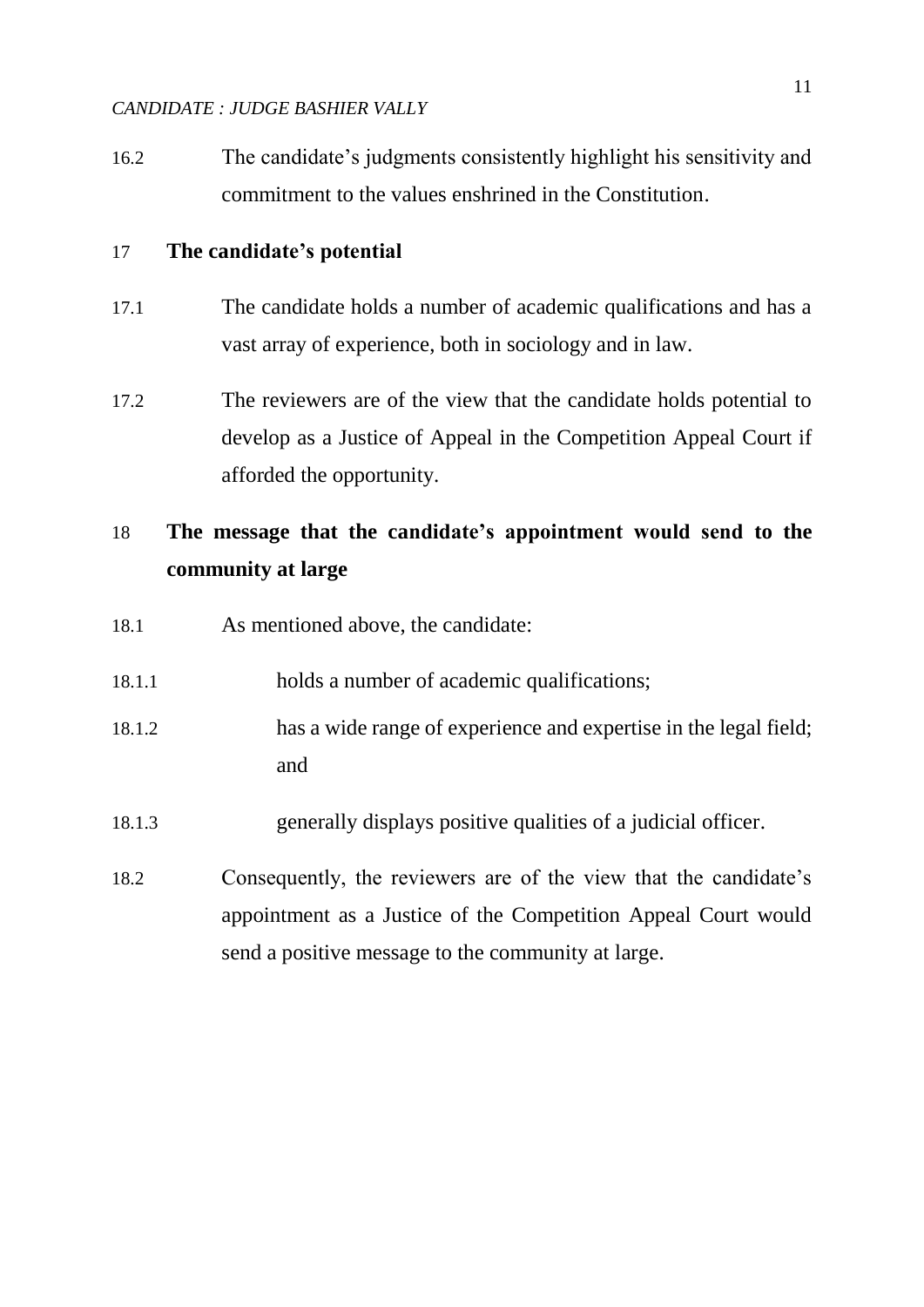### **ANNEXURE: LIST OF JUDGMENTS CONSIDERED**

#### **Reported decisions**

- *Airports Company South Africa Ltd v ISO Leisure OR Tambo (Pty) Ltd and Another* 2011 (4) SA 642 (GSJ)
- *Peniel Development (Pty) Ltd and Another v Pietersen and Others* 2014 (2) SA 503 (GJ)
- *Atholl Developments (Pty) Ltd v Valuation Appeal Board, Johannesburg, and Another* 2014 (5) SA 485 (GJ)
- *Sanlam Capital Markets (Pty) Ltd v Mettle Manco (Pty) Ltd and Others* [2014] 3 All SA 454 (GJ)
- *Trichart v S* 2014 (2) SACR 245 (GJ)
- *ABSA Bank Ltd v Africa's Best Minerals 146 Ltd, In re: Sekhukhune NO v ABSA Bank Ltd* [2015] 2 All SA 8 (GJ)

*Mncube and Others v Januarie NO and Others* [2015] 2 All SA 338 (GJ)

- *De Beer v S* [2016] 3 All SA 746 (GJ)
- *Nkala and Others v Harmony Gold Mining Co Ltd and Others* 2016 (5) SA 240  $(GJ)$
- *Democratic Alliance v President of the Republic of South Africa* 2017 (4) SA 253 (GP)

*Twine and Another v Naidoo and Another* [2018] 1 All SA 297 (GJ)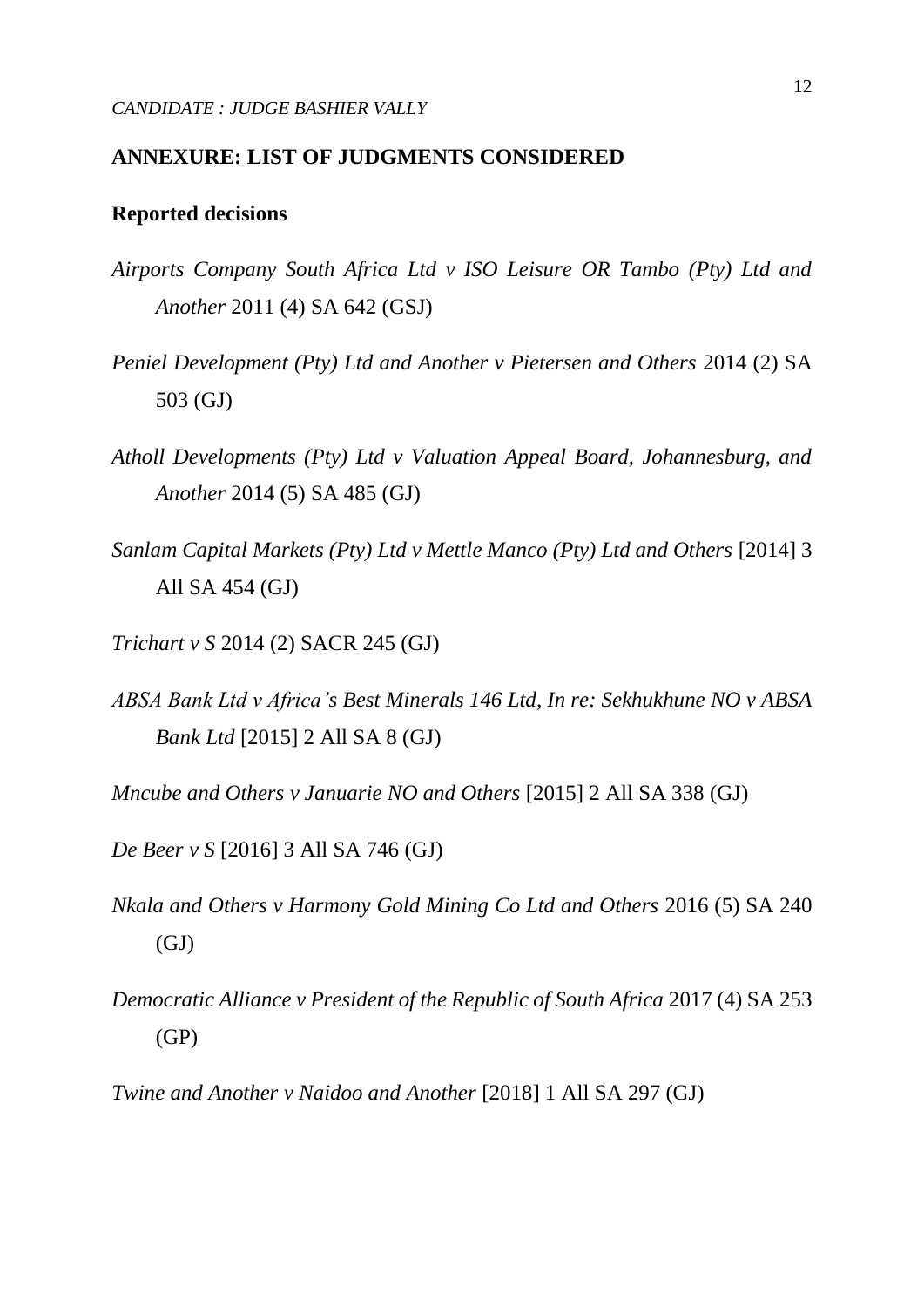#### **Unreported decisions**

*S v Dladla and Another* (2006/22220) [2011] ZAGPJHC 233

*Venter v Haupfleisch Inc* (2009/2747) [2012] ZAGPJHC 222

*S v Rautenbach* (164/2012) [2013] ZAGPJHC 105

*S v Bayat* (2013/08/05) [2013] ZAGPPHC 344

*S v Majola and Others* (98/2013) [2014] ZAGPJHC 421

- *Mokgatla and Others v South African Municipal Workers Union and Others*  (21815/2014) [2014] ZAGPJHC 276
- *Thusi and Another v Minister of Safety and Security* (1442713) [2014] ZAGPJHC 387
- *Urban Genesis Management (Pty) Ltd and Another v Jooste and Another*  (2014/05400) [2014] ZAGPJHC 380
- *Wynand NO and Another v MEC for the Department of Local Government and Housing of the Gauteng Province and Another* (20291/2013) [2014] ZAGPJHC 388

*Tshuma v Minister of Safety and Security* (18147/10) [2015] ZAGPJHC 152

*Mtshali and Another v S* (A319/2014) [2015] ZAGPJHC 153

*A v Commissioner of the South African Revenue Services (VAT1129)* [2015] ZATC 3

*Hicks and Another v S* (A609/2008) [2015] ZAGPJHC 64